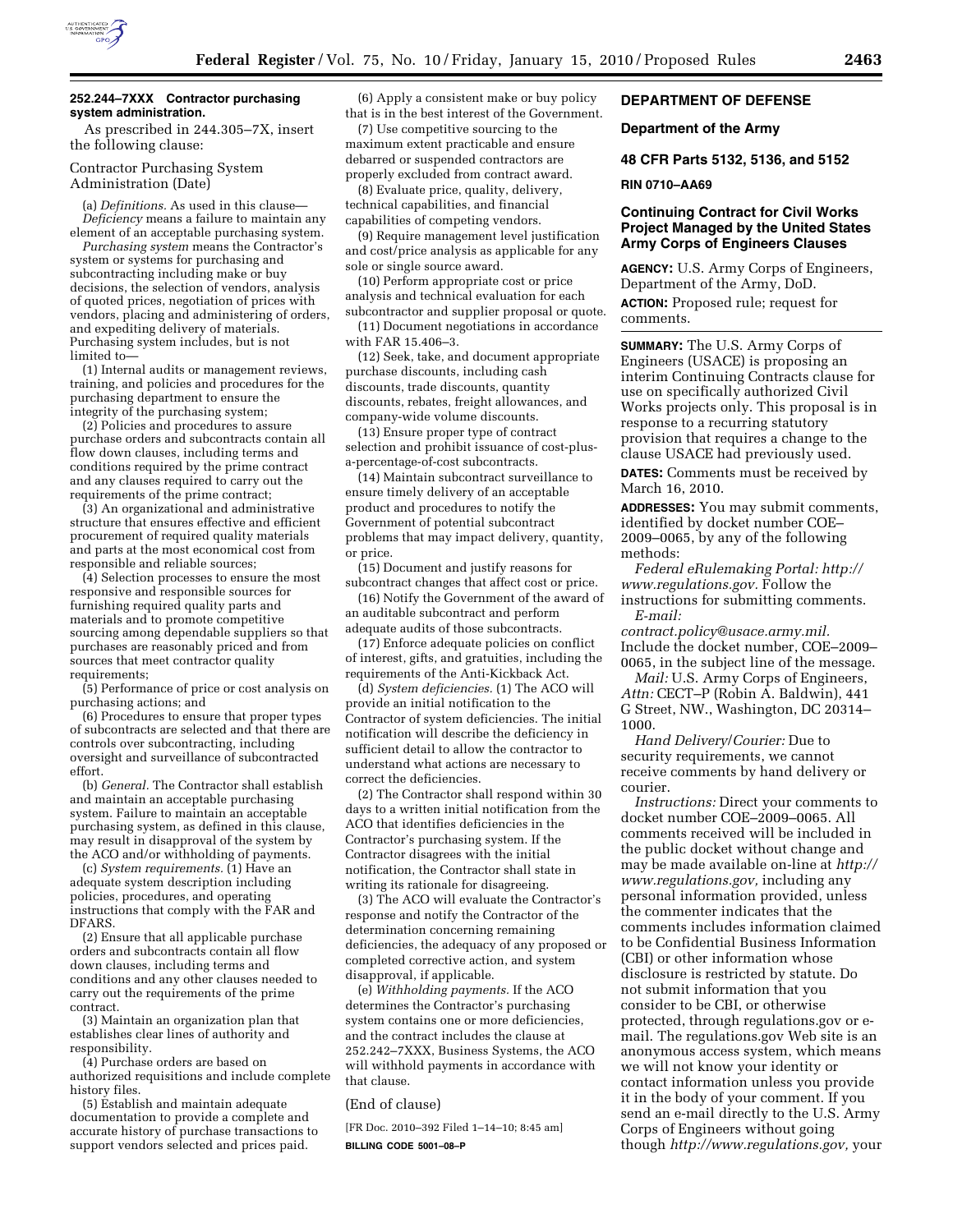e-mail address will be automatically captured and included as part of the comment that is placed in the public docket and made available on the Internet. If you submit an electronic comment, we recommend that you include your name and other contract information in the body of your comment and with any disk or CD–ROM you submit. If we cannot read your comment because of technical difficulties and cannot contact you for clarification, we may not be able to consider your comment. Electronic comments should avoid the use of any special characters, any form of encryption, and be free of any defects or viruses.

*Docket:* For access to the docket to read background documents or comments received, go to *http:// www.regulations.gov.* All documents in the docket are listed. Although listed in the index, some information is not publicly available, such as CBI or other information whose disclosure is restricted by statute. Certain other material, such as copyrighted material, is not placed on the Internet and will be publicly available only in hard copy form.

**FOR FURTHER INFORMATION CONTACT:** Ms. Robin A. Baldwin, Headquarters U.S. Army Corps of Engineers, Directorate of Contracting, Policy Division, 441 G Street, Washington, DC at 202–761– 8645.

# **SUPPLEMENTARY INFORMATION:**

### **A. Background**

The new funding clause for civil works projects includes alternate language and is designed to give USACE officials options for funding contracts spanning more than one fiscal year after the enactment of statutory restrictions to the Corps' continuing contract authority. The new clause allows Congress more oversight over continuing contracts and better control over the rate at which funds are spent on projects. The end result is contracts that obligate funds in close alignment with prerogatives reflected in budget documents and appropriations acts. USACE has submitted a report to Congress on the overall effects, both positive and negative, of the statutory restriction.

Continuing contracts are authorized by Section 10 of the River and Harbor Act of 1922, 33 U.S.C. 621, which provides as follows: "Any public work on canals, rivers, and harbors adopted by Congress may be prosecuted by direct appropriations, by continuing contracts, or by both direct appropriations and continuing

contracts.'' The use of continuing contracts permitted large civil work projects, spanning more than one fiscal year, to be accomplished in a comprehensive manner, rather than through a series of yearly work units. Implementation of continuing contract was covered under Engineers Federal Acquisition Regulation Supplement (EFARS) Subpart 32.7—Contract Funding, and through the inclusion of either clause EFARS 52.232–5001, Continuing Contracts, or EFARS 52.232–5002, Continuing Contracts (Alternate).

The Energy and Water Development Appropriations Act of 2006 (06 E&WDA), Public Law 109–103, included provisions that restricted the Corps' authority to reprogram funds and award continuing contracts in Fiscal Year 2006. Section 108 of the 06 E&WDA prohibited the Corps from awarding or modifying an existing continuing contract when doing so would commit an amount in excess of the amount appropriated for that project pursuant to the 06 E&WDA, plus any amounts available from carryover or reprogramming. In light of Section 108 of the 06 E&WDA, USACE changed its implementation of continuing contracts, as well as the clauses it uses to award new continuing contracts that are not fully funded. The restriction in Section 108 has been carried forward into all E&WDAAs, and USACE anticipates that Congress will continue to include that restriction in future Acts.

The existing continuing contract clause (EFARS 52.232–5001) permits the contractor to work beyond the amount reserved to the contract for a fiscal year. Doing so creates a legal liability to pay the contractor for such costs, even though—under the existing continuing contract clause—the Corps does not have to make the payments until the next fiscal year. Accordingly, because the clause permits contractors to commit the government in excess of the amount appropriated for that project plus available carryover and reprogramming, use of this clause runs a high risk of violating the new statutory restriction on continuing contracts.

In order to implement the USACE Civil Works program under the new continuing contract restrictions, USACE has drafted a new clause for inclusion in the AFARS. The basic clause, ''5152.232–9000 Special Continuing Contract for Civil Works Project Managed by the United States Army Corps of Engineers,'' permits the Corps to award continuing contracts while only obligating the government's estimate of contractor earnings for the first fiscal year. This basic clause does

not permit the contractor to work beyond the amount reserved, and it also expressly requires the contractor to stop working when funds are exhausted. The alternate language, if appropriate, would limit the government's liability for termination costs to the amount reserved on the contract. In contrast, under the basic clause, the government is responsible for all costs pursuant to the termination for convenience clause regardless of the amount reserved on the contract.

Alternatives to using the new clause include fully funding contracts at award; structuring the work into segments that could be accomplished through options, using multiple fullyfunded contracts over multiple years, or using the clause at DFARS 252.232– 7007 to incrementally fund a contract. Each of these alternatives is still a viable alternative and the contracting officer must choose which acquisition strategy best suits the requirement. That determination shall be based on an analysis of the possible contracting options with the intent that the Special Continuing Contract for Civil Works Project Managed by the United States Army Corps of Engineers clause be used as a least preferred method.

In light of the legal restrictions on continuing contracts, USACE had to change its implementation of existing continuing contracts, as well as the terms it uses to award new continuing contracts. USACE shall no longer permit the contractor to work beyond the amount reserved in the contract without first reprogramming sufficient funds to cover the contractor's earnings through the end of the fiscal year. The new clause should be used where the true Continuing Contract clause (EFARS 52.232–5001) might have been used in the past and alternative contract options are not viable.

### **B. Regulatory Flexibility Act**

This proposed rule may have a significant economic impact upon a substantial number of small entities. The clause differs from the true continuing contract clause (EFARS 52.232–5001) in that they no longer permit the contractor to work beyond the amount reserved to the contract. This change may affect a contractor's ability to schedule work and equipment effectively. Pursuant to authority contained in Section 608(a) of the Act (5 U.S.C. 608(a)) a determination has been made that circumstances require delay in preparation of an initial Regulatory Flexibility Act analysis to bring the USACE continuing contract into compliance with existing statutory authority. Within approximately thirty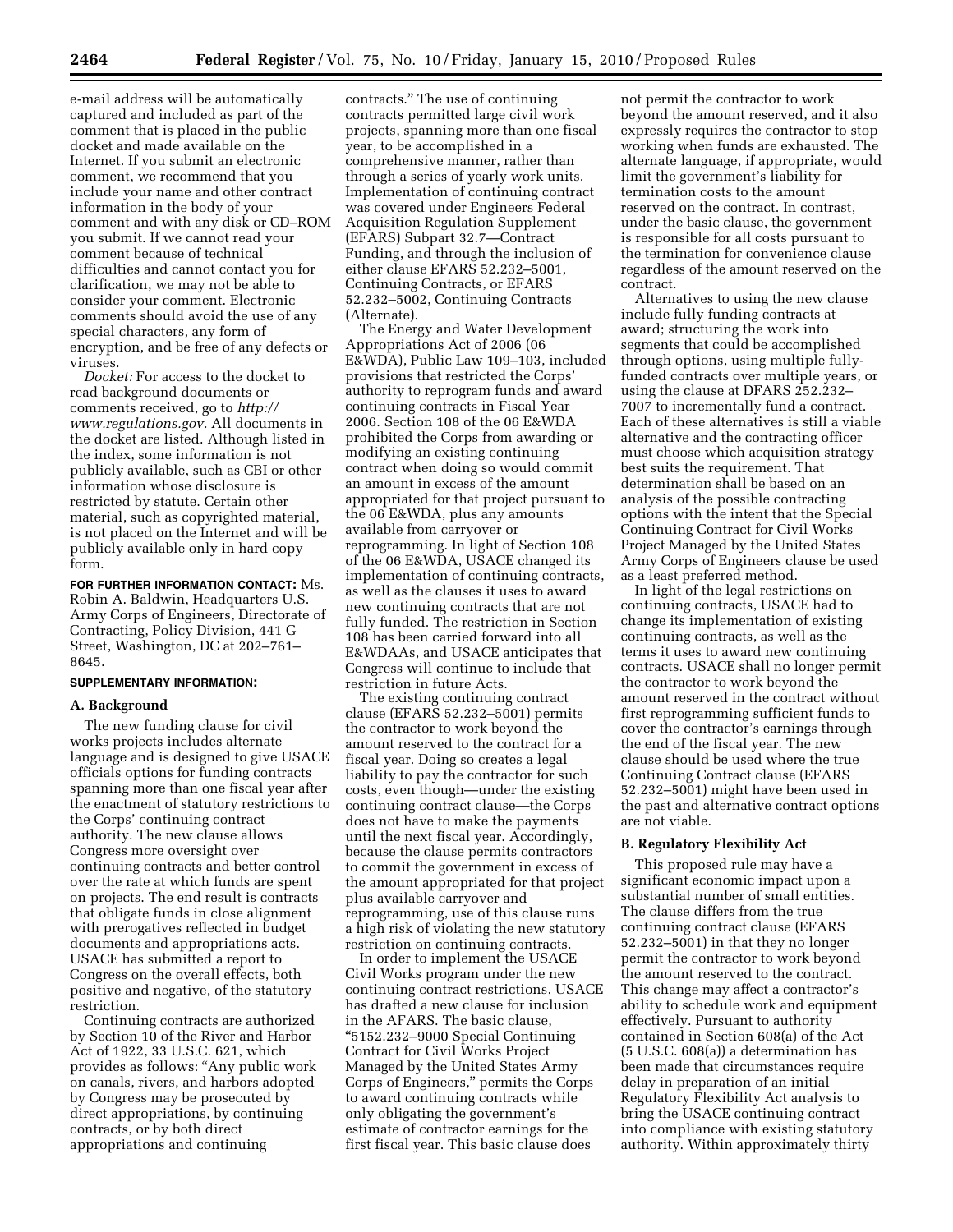days an analysis will be prepared and forwarded to the Chief Counsel for Advocacy of the Small Business Administration. Comments from small entities concerning the affected AFARS Subpart 5152 will be considered in accordance with Section 610 of the Act. Such comments shall be submitted separately and cite the AFARS Proposed Rule on Continuing Contract for Civil Works Project in the correspondence.

### **C. Paperwork Reduction Act**

The Paperwork Reduction Act does not apply because the proposed rule does not impose any new information collection burden that requires the approval of the Office of Management and Budget under 44 U.S.C. 3501, et seq.

### **List of Subjects in 48 CFR Parts 5132, 5136, and 5152**

Government procurement.

Dated: January 7, 2010.

Approved By:

## **Robin A. Baldwin,**

*Chief, Contracting Policy Division.* 

For the reasons stated in the preamble, the Corps is proposing to amend 48 CFR Chapter 51 as set forth below:

1. Add part 5132 to read as follows:

### **PART 5132—CONTRACT FINANCING**

#### **Subpart 5132.7—Contract Funding**

Sec.

5132.703–90 Civil Works Project Appropriations Act Restriction.

5132.705 Contract Clauses [Reserved].

5132.705–90 Clause for Limitation of the Government's Obligation for Civil Works Projects.

**Authority:** 33 U.S.C. 621, *10 U.S.C. 2202,*  DOD Directive 5000.35, FAR 1.301 and DOD FAR Supplement 201.3.

### **Subpart 5132.7—Contract Funding**

### **5132.703–90 Civil Works Project Appropriations Act Restriction.**

(a) The U.S. Army Corps of Engineers (USACE) is authorized by 33 U.S.C. 621 to prosecute its specifically authorized civil works projects on canals, rivers and harbors by direct appropriations or by continuing contract, or both. A continuing contract permits USACE to obligate the government to the entire contract amount at award and fund the contract incrementally until completion.

### **5132.705 Contract Clauses [Reserved].**

#### **5132.705–90 Clause for Limitation of the Government's Obligation for Civil Works Projects.**

(a) The clause at 5152.232–9000, Special Continuing Contract for Civil

Works Project Managed by the United States Army Corps of Engineers, may be used in solicitations and contracts for civil works water resource projects that have been specifically adopted by Congress in authorizing legislation and for which future fiscal year funding is provided in the budget. This clause shall be used for all civil works projects when funds are appropriated for the project from either the operation and maintenance (O&M) account in the Energy and Water Development Appropriations Act (E&WDAA) or the O&M portion of the Mississippi River and Tributaries account in the E&WDAA and sufficient funds are not available to complete the contract. The contracting officer must insert the sum being reserved in the clause and reserve this amount stated in subsection (a) of the clause at contract award and modify the contract each fiscal year to reflect the amount reserved. This clause is required through 30 September 2010 in accordance with Section 103 of the Energy and Water Development Appropriations Act, 2010, Public Law 111–85. If future appropriations acts continue in the same manner, the requirement will be extended as appropriate beyond fiscal year 2010.

(b) The Alternate language for clause 5152.232–9000 may be used in solicitations and contracts for civil works water resource projects that have been specifically adopted by Congress in authorizing legislation but for which future fiscal year funding is not provided in the budget or when use of the 5152.232–9000 clause could be used. The contracting officer must insert the sum being reserved in the clause and reserve this amount stated in subsection (a) of the clause at contract award and modify the contract each fiscal year to reflect the amount reserved. Section 103 of the Energy and Water Development Appropriations Act, 2010, Public Law 111–85. If future appropriations acts continue in the same manner, the requirement will be extended as appropriate beyond fiscal year 2010.

2. Add part 5136 to read as follows:

### **PART 5136—SPECIAL ASPECTS OF CONTRACTING FOR CONSTRUCTION**

### **Subpart 5136.290—Civil Works Construction Contracts**

Sec. 5136.290–1 Policy.

| 5136.290-1 PONCY.      |  |
|------------------------|--|
| 5136.290–2 Definition. |  |

**Authority:** 33 U.S.C. 621, 10 U.S.C. 2202, DOD Directive 5000.35, FAR 1.301 and DOD FAR Supplement 201.3.

#### **Subpart 5136.290—Civil Works Construction Contracts**

#### **5136.290–1 Policy.**

The Secretary of the Army, acting through the Chief of Engineers, is authorized by 33 U.S.C. 621 to carry out projects for improvement of rivers and harbors (other than surveys, estimates, and gaugings) by contract or otherwise, in the manner most economical and advantageous to the United States. The U.S. Army Corps of Engineers (USACE) is the only contracting organization authorized to contract for civil works construction projects. *See* AFARS Part 5132.703–90.

### **5136.290–2 Definition.**

As used in this subpart— ''Civil works'' means authorized civil functions of the Department of the Army pertaining to rivers and harbors, flood control, shore protection and storm damage reduction, aquatic ecosystem restoration, and related purposes.

## **PART 5152—TEXTS AND PROVISIONS OF CLAUSES**

3. The authority citation for part 5152 is revised to read as follows:

**Authority:** 10 U.S.C. 2202, 33 U.S.C. 621, DoD Directive 5000.35, FAR 1.301, DoD FAR Supplement 201.301, and DOD FAR Supplement 201.3.

4. Add 51.232–9000 to read as follows:

#### **5152.232–9000 Special Continuing Contract for Civil Works Project Managed by the United States Army Corps of Engineers.**

As prescribed in 5132.290–1 and 5132.705–90(a), use the following clause:

(a) Funds are not available at the inception of this contract to cover the entire contract price. The liability of the Government is limited by this clause notwithstanding any contrary provision of the ''Payments to Contractor'' clause or any other clause of this contract, except the Termination for Convenience clause. The sum of \$\_*\_\_\_\_\_\_ [Each*<br>*fiscal year of contract execution, Contracting Officer shall insert the specific dollar amount that is reserved for this contract and available for payment to the contractor during the current fiscal year. The Contracting Officer shall modify that amount to reflect any funds added to or subtracted from the contract during a current fiscal year.]* has been reserved for this contract and is available for payment to the Contractor during the current fiscal year. It is expected that Congress will make appropriations for future fiscal years from which additional funds,